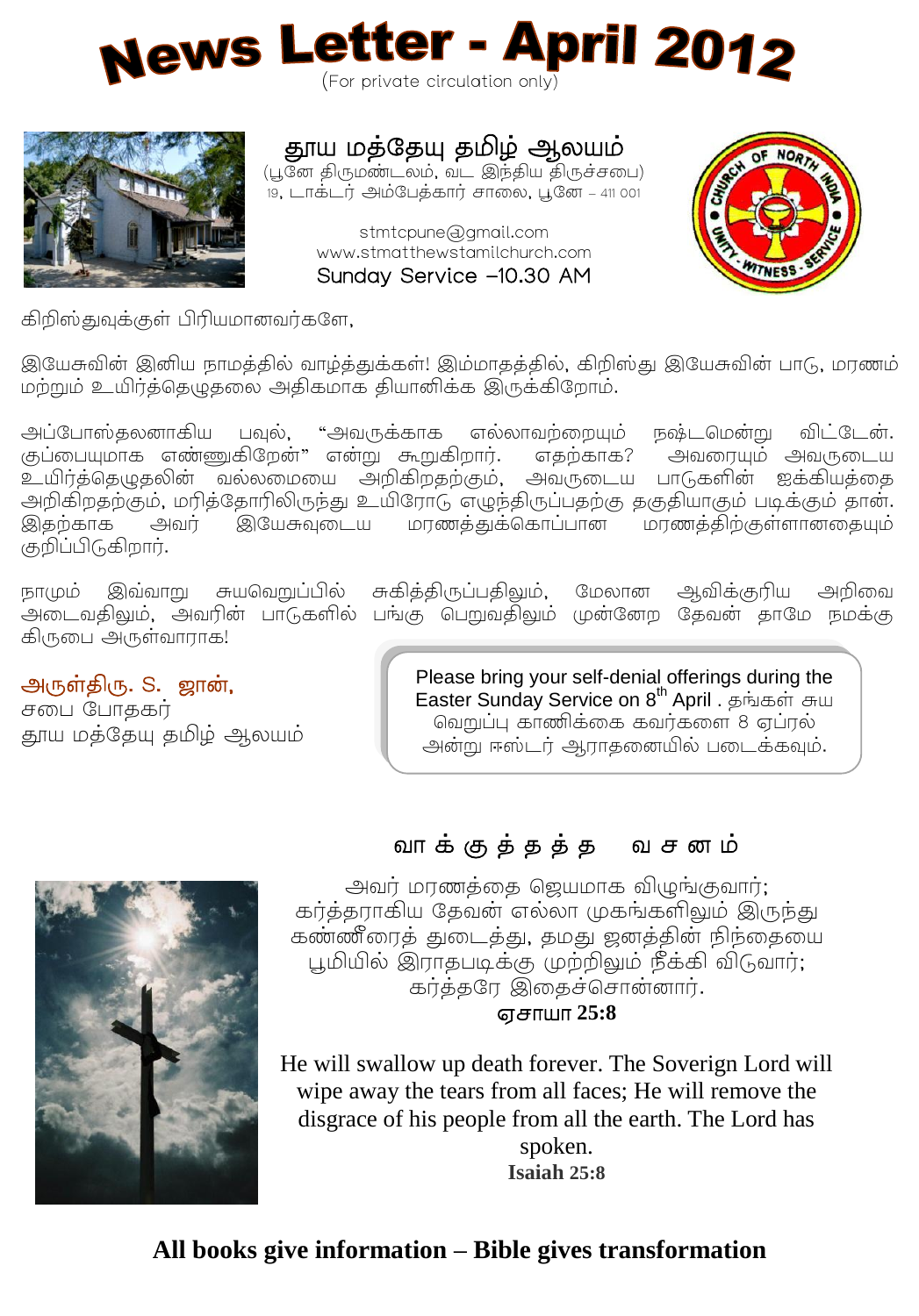**01st April 2012** Palm Sunday **08th April 2012** Easter Day **15th April 2012** Sunday after Easter **22nd April 2012** 2 Sunday after Easter **29th April 2012** 3 Sunday after Easter

4 th Mr. Easter Prabhakaran 4<sup>th</sup> Mast. Jeremy Vijay Daniel 6 th Mrs. Kalpana Simon 6 th Mr. Jayaseelan Samuel B 8<sup>th</sup> Mr. James Peter 8<sup>th</sup> Mr. Williams R.G. 10<sup>th</sup> Mrs. Indrani Chandran  $10^{th}$  Mr. Rajasekar 12th Mrs. Bakyam Ruban

25<sup>th</sup> Mr. & Mrs. Arul Chelliah 22<sup>nd</sup> Mr. & Mrs. Ruben Charles

## **Important days of this month -**

- 01<sup>st</sup> Palm Sunday 02nd Holy Monday **7:00PM**
- 03rd Holy Tuesday **7:00PM**
- 04<sup>th</sup> Holy Wednesday 7:00PM
- 05th Maundy Thursday **7.30PM**
- 06th Good Friday **12:00 NOON**
- 

#### **Sermon Topics - பிரசங்க தலைப்புகள் Christ enters Jerusalem to offer his life for the salvation of the world.** Psalm 89.34-51; Isaiah 52.13—53.12; Hebrew 5.1-10; **The Lord is risen, He is risen indeed, Alleluia!** Psalm 118; Ex.15.1-2, 19-21; Colossians 3.1-4 **Joy and peace, power and new life are given through the Resurrection of Christ;** Psalm 111; Acts 4.32-35; 1 John 1.1-7; **Witnesses to Christ's Resurrection;**

Psalm 57; Acts 5.27-42; 1 John 2.18-25. **The Good Shepherd;** 

Psalm 113; Acts 8.14-25; 1 John 1.8—2.6;

# **Birthday Wishes! -** பிறந்த நாள் வாழ்த்துக்கள்!

13th Miss Sheril Silvister 13<sup>th</sup> Mrs. Leena Emmannuel Peters 14<sup>th</sup> Mrs. Stelma Easter 14<sup>th</sup> Mrs. G.P. Manohari Matthew  $16<sup>th</sup>$  Mrs. Burnice Padmavathy Samuel Raj 16<sup>th</sup> Mr. Jeyaprakash Jebapandian 17<sup>th</sup> Miss Monika Baskaran 26th Mr. Jeevahan Ebenezer

27th Mr. John Arul Chelliah 27<sup>th</sup> Mrs. Sumithra Baskaran 29<sup>th</sup> Mr. Victor Jayaraj



# **Wedding Anniversary Wishes! - திருமண நாள் வாழ்த்துக்கள்!**

25<sup>th</sup> Mr. & Mrs. Jayaseelan Samuel B



- 08th Easter Day **6:15AM**
- 18<sup>th</sup> World Heritage Day
- 22<sup>nd</sup> Earth Day
- 23<sup>rd</sup> World Book Copyright Day
- 25<sup>th</sup> Day of Mark the Evangelist

# **Mission Field Reports -**

- **(1) FMPB:** Praising Points: Gospel reached 3 new villages. Lord saved Dhulu Bai from a poisonous snake bite. Pray For: Bheema Bai's joint pain; Siti Ben's stomach issues; child blessing for Manoj and Meena; Krishna Bai, Deepak and Manji Bai all to be saved.
- **(2) VISHWAVANI:** Pray for Rajendra Gudh brother's salvation; Miss.Tanu Shirsagar to focus on studies; Bro.Sopan to come to church every sunday; Lord's peace for Bro.Shivaji Adhav; Sis.Babai Kedke spine problem to get cured. Praise for: Sis Chaya Kedke growing in faith; Bro.Bhimrao Bhagat has started reading New Testament; Bro.Digammbar S. Kedke, Mrs.Komal Kedke & Meena Adhav received healing from their illness;
- **(3) GEMS:** Praising Points: Sadashiv Sakate from Wakurde village came in full time ministry. Praise the Lord as He listened our prayer.Pray for: Salvation of students and staff in Savate school. Marriage of Suresh Lad - he is coming from Hindu Maratha family should get a beliver as wife. Tukaram Lad, Mane family back slidden from faith. Tejas, Suraj, Mangesh, Girish and other youths in our Church should grow in faith.
- **(4) MVM:** Praising Points: 10 members confessed their sins during the bible study in Warugaon village; a new village Nagpali visited; Bible study conducted every Wednesday. Pray for:

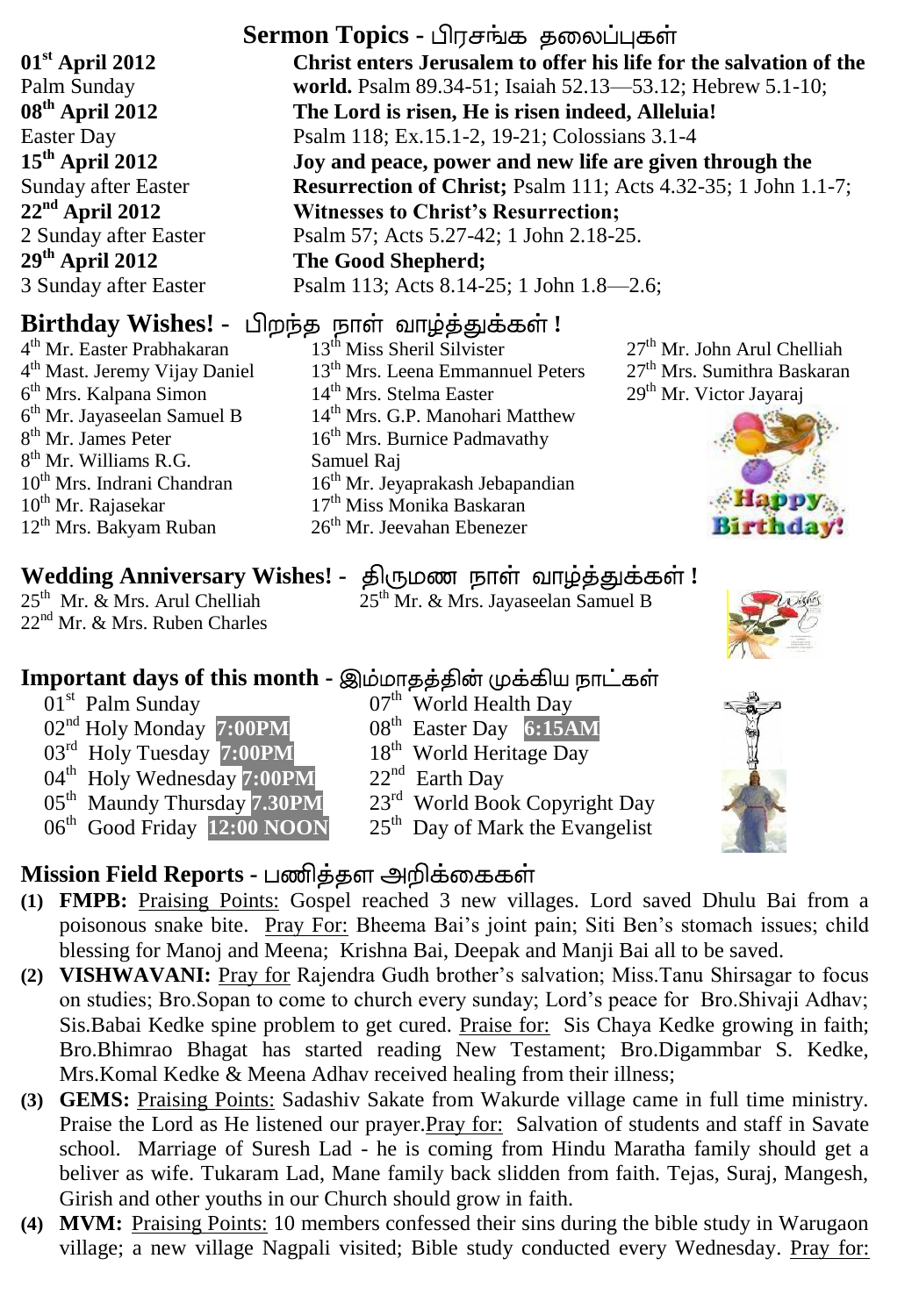Starting gospel work in Kamshet village; Shankar Waghmare and Seetaram to get delivered from the alcohol addiction; Salvation of Mr. Dalvi Ynaneshwar.

| <b>Cottage Prayer Meetings - Every Saturday 7PM to 8PM</b>                                                    |                                       |  |  |  |  |  |
|---------------------------------------------------------------------------------------------------------------|---------------------------------------|--|--|--|--|--|
| All are requested to Participate in these meetings                                                            |                                       |  |  |  |  |  |
| To schedule the cottage prayer meeting at your                                                                | இக்கூட்டங்களை உங்கள் வீட்டில் ஒழுங்கு |  |  |  |  |  |
| house, kindly contact the Pastor.                                                                             | செய்ய தயவு செய்து போதகரை அணுகவும்.    |  |  |  |  |  |
| Chain Prayer $-21/04/2012$ 6PM to 10PM                                                                        |                                       |  |  |  |  |  |
| Kindly register your name and receive the prayer points from Pastor on 15 <sup>th</sup> after Sunday service. |                                       |  |  |  |  |  |

#### **Bible Quiz -**

 /e-mail **15th April 2012** .<br>விடைகள் வசன ஆதாரத்துடன் இருக்க வேண்டும். முழு வசனத்தையும் எழுதாமல் பதிலை மட்டும் எழுதவும். ஒரு கேள்விக்கு ஒரு பதில் மட்டும் எழுத வேண்டும்.

#### **To answer in English – Please refer New International Version Bible** .

1. யார் மீனையும் சகலவித சரக்குகளையும் கொண்டுவந்து, ஓய்வுநாளிலே விற்றார்கள்? 2. கை கூலி வாங்கிக் கொண்டு பொய் தீர்க்கத்ரிசனம் உரைத்தவன் யார்? 3. மீன் வாசலை யாருடைய .<br>குமாரர் கட்டினார்கள்? 4. ராஜாவின் வனத்துக்கு காவலாளன் யார்? 5. எக்கணை .<br>நாளைக்குள்ளே அலங்கம் கட்டப்பட்டது? 6. எஸ்போனின் ராஜா யார்? 7. நிதனீமியர் எங்கு .குடி இருந்தார்கள்? 8.எஸ்றாவின் பிதா வம்சங்களின் கலைவரான ஆசாரியன் யார்? 9. .<br>தண்ணீர் வாசல் எங்கு உள்ளது? 10. குப்பை மேட்டு வாசலை பழுது பார்த்து கதவு மற்றும் தாழ்பாள் போட்டது யார்?

1. Who sold fish and all kinds of merchandise on the Sabbath? 2. Who was hired to intimidate and give false prophesy? 3. Who rebuilt the Fish Gate? 4. Who was the keeper of the royal park? 5. How long did it take to complete the construction of the wall? 6. Who was the king of Heshbon? 7. Where did the temple servants live? 8. Who was the head from the priestly family of Ezra? 9. Where is the Water gate? 10. Who repaired the Dung Gate and put doors with their bolts and bars in place?

## **NEHEMIAH –**

The book of Nehemiah may be divided into four parts: (1) The return of Nehemiah to Jerusalem, where he has been sent by the Persian emperor to govern Judah. (2) The rebuilding of the walls of Jerusalem. (3) The solemn reading of the Law of God by Ezra, and the people's confession of sin. (4) Further activities of Nehemiah as governor of Judah. A notable feature of the book is the record of Nehemiah's deep dependence on God and his frequent prayers to him.

நெகேமியா புத்தகமானது நான்கு பாகங்களாக அமைந்துள்ளது. (1) நெகேமியா எருசலேம் திரும்புதல்; பெர்சியாவின் மன்னரால் யூதாவை ஆளுகை செய்யும்படி அனுப்பப்படுகிறார். (2) எருசலேமின் சுவர்கள் கட்டப்படுதல். (3) நியாயப்பிராண புத்தகம் எஸ்றாவினால் வாசிக்கப்படுதல் மற்றும் மக்களின் மனம் திரும்புதல். (4) யூதாவின் ஆளுநராக நெகேமியாவின் மற்ற நடபடிகள். நெகேமியா கர்த்தரைச் சார்ந்து இடைவிடாது ஜெபத்தில் தரித்திருப்பதையும் காண்கிறோம்.

## **A THOUGHT ON THE CROSS**

Christ is the only hope for us. Without Christ there is no Cross. Without Cross there is no Crucification, Without Crucification there is no Sanctification, Without Sanctification there is no Salvation, Without Salvation there is no Glorification. Amen – by Jonathan Jeyadev

## **PRAYER -**

Prayer is a channel to communicate with God. Many people say it is important but few have time to use it. ஜெபம் தேவனுடன் தொடர்பு கொள்வதற்கான ஒரு வழி. பலர் ஜெபம் மிக அவசியம் என்கின்றனர் ஆனால் சிலருக்கு மட்டுமே அதற்கான நேரம் உள்ளது.